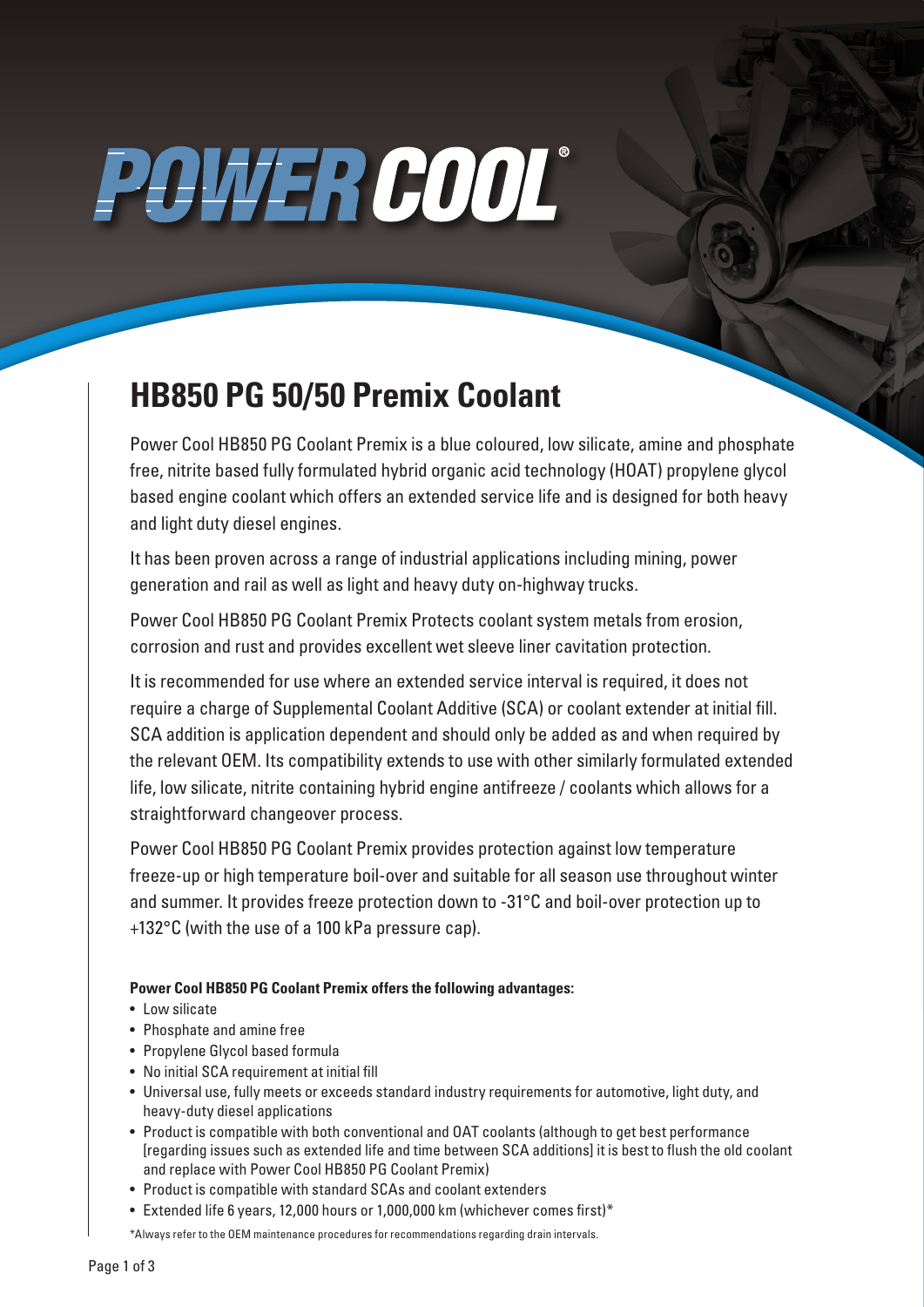

**Power Cool HB850 PG Premix is recommended for use with the following industry specifications and applications:**

| <b>Recommended and suitable for use with:</b> |               |                               |  |  |
|-----------------------------------------------|---------------|-------------------------------|--|--|
| • ASTM D-6257, D-6211                         | • Landrover   | • Saab-Scania                 |  |  |
| • Caterpillar                                 | • MACK Trucks | • Mercedes Benz               |  |  |
| • Cummins                                     | • US Federal  | $\bullet$ MAN                 |  |  |
| • Detroit Diesel                              | • TMC RP 330  | • Volvo Heavy Truck           |  |  |
| • DaimlerChrysler                             | $\bullet$ MTU | • White Star                  |  |  |
| • Ford Heavy Truck                            | • New Holland | • Suitable for Toyota engines |  |  |
| • Freightliner                                | • PACCAR      |                               |  |  |
| • GM Heavy Truck                              | • Peterbilt   |                               |  |  |
| • Kenworth                                    | • Perkins     |                               |  |  |

**Power Cool HB850 PG Coolant Premix coolant Premix provides excellent value as a universal, long life engine coolant suitable for mixed fleet applications. Along with this value, Penske Australia offers you the following advantages:**

- Reliable supply
- Consistent high-quality product
- Unsurpassed technology
- Valuable technical service backup
- Education on safe use and product management to reduce operating costs

For more information on Power Cool Engine Coolants for your application contact your local Penske branch or representative.

#### **Power Cool HB850 PG Premix Coolant Performance Testing**

| Metal Type <sup>1</sup> | <b>ASTM D 1384</b><br><b>Glassware Corrosion</b> |                         | <b>ASTM D 2570</b><br><b>Simulated Service</b> |                         |
|-------------------------|--------------------------------------------------|-------------------------|------------------------------------------------|-------------------------|
|                         | <b>Test Results<sup>1</sup></b>                  | Max. Spec. <sup>1</sup> | Test Results <sup>1,2</sup>                    | Max. Spec. <sup>1</sup> |
| Copper                  | 0.4                                              | 10                      | 0.2                                            | 20                      |
| Solder <sup>3</sup>     | 0.4                                              | 15                      | 2.9                                            | 60                      |
| <b>Brass</b>            | 0.1                                              | 10                      | 2.7                                            | 20                      |
| Steel                   | $+0.3$                                           | 10                      | 1.3                                            | 20                      |
| Cast Iron               | $+1.8$                                           | 10                      | $+2.7$                                         | 20                      |
| Aluminium               | 0.9                                              | 15                      | 4.4                                            | 60                      |

| <b>Test</b>                                                                       | Test Results <sup>1</sup> | <b>Specification</b> |
|-----------------------------------------------------------------------------------|---------------------------|----------------------|
| <b>ASTM D4340 Heat Rejecting Aluminum Corrosion</b><br>(mg/cm <sup>2</sup> /week) | 0.16                      | $1.0$ Max.           |
| ASTM D2809 Aluminum Water Pump Cavitation -<br><b>Erosion Corrosion Rating</b>    |                           | 8 Min.               |

<sup>1.</sup> Wt./loss coupon in mg. <sup>2.</sup> Copper/brass radiator results.<br><sup>3.</sup> Regular 70/30 lead on copper/brass coupons.